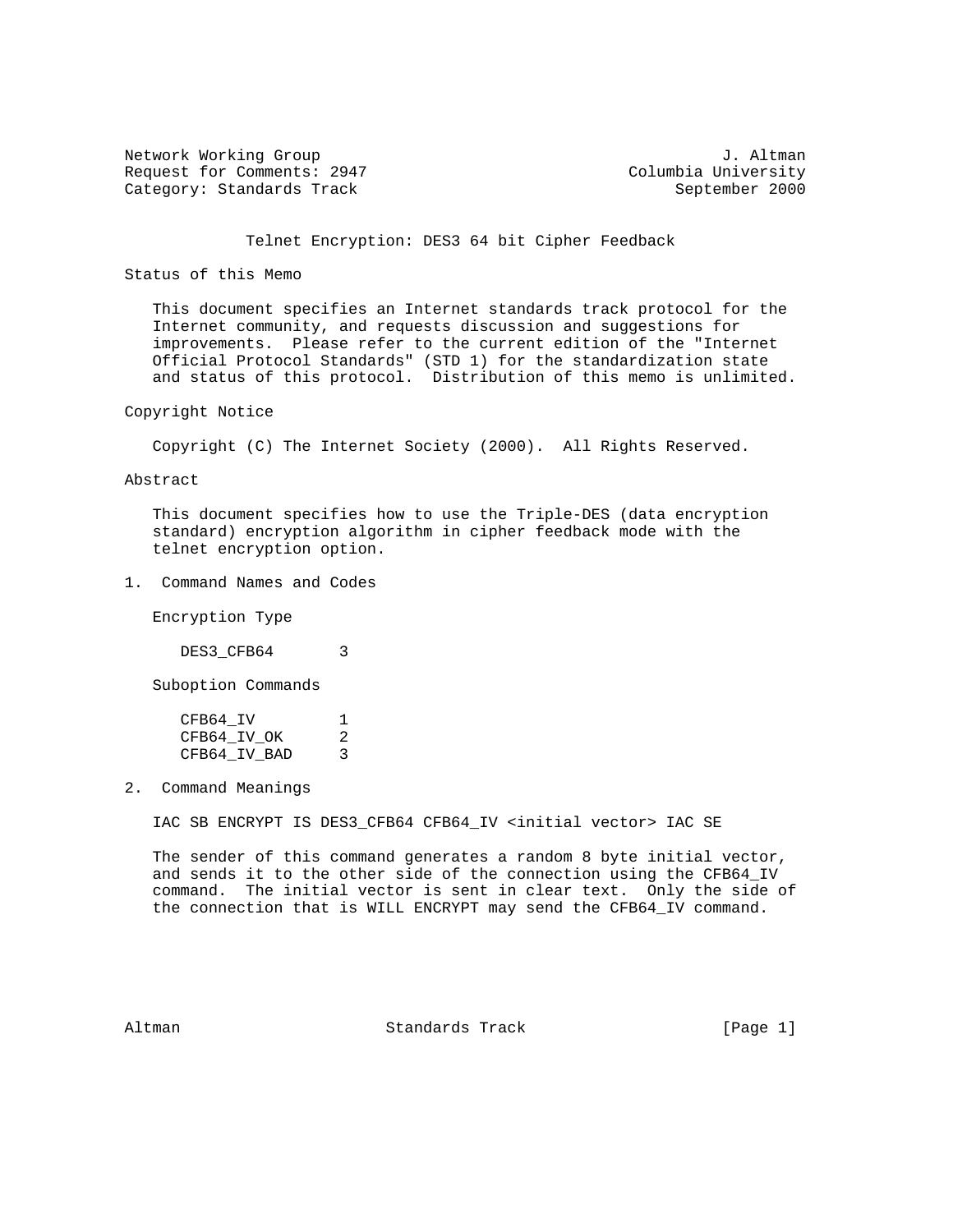IAC SB ENCRYPT REPLY DES3\_CFB64 CFB64\_IV\_OK IAC SE IAC SB ENCRYPT REPLY DES3\_CFB64 CFB64\_IV\_BAD IAC SE

 The sender of these commands either accepts or rejects the initial vector received in a CFB64\_IV command. Only the side of the connection that is DO ENCRYPT may send the CFB64\_IV\_OK and CFB64\_IV\_BAD commands. The CFB64\_IV\_OK command MUST be sent for backwards compatibility with existing implementations; there really isn't any reason why a sender would need to send the CFB64\_IV\_BAD command except in the case of a protocol violation where the IV sent was not of the correct length (i.e., 8 bytes).

3. Implementation Rules

 Once a CFB64\_IV\_OK command has been received, the WILL ENCRYPT side of the connection should do keyid negotiation using the ENC\_KEYID command. Once the keyid negotiation has successfully identified a common keyid, then START and END commands may be sent by the side of the connection that is WILL ENCRYPT. Data will be encrypted using the DES3 64 bit Cipher Feedback algorithm.

 If encryption (decryption) is turned off and back on again, and the same keyid is used when re-starting the encryption (decryption), the intervening clear text must not change the state of the encryption (decryption) machine.

 If a START command is sent (received) with a different keyid, the encryption (decryption) machine must be re-initialized immediately following the end of the START command with the new key and the initial vector sent (received) in the last CFB64\_IV command.

 If a new CFB64\_IV command is sent (received), and encryption (decryption) is enabled, the encryption (decryption) machine must be re-initialized immediately following the end of the CFB64\_IV command with the new initial vector, and the keyid sent (received) in the last START command.

 If encryption (decryption) is not enabled when a CFB64\_IV command is sent (received), the encryption (decryption) machine must be re initialized after the next START command, with the keyid sent (received) in that START command, and the initial vector sent (received) in this CFB64\_IV command.

Altman **Standards Track** [Page 2]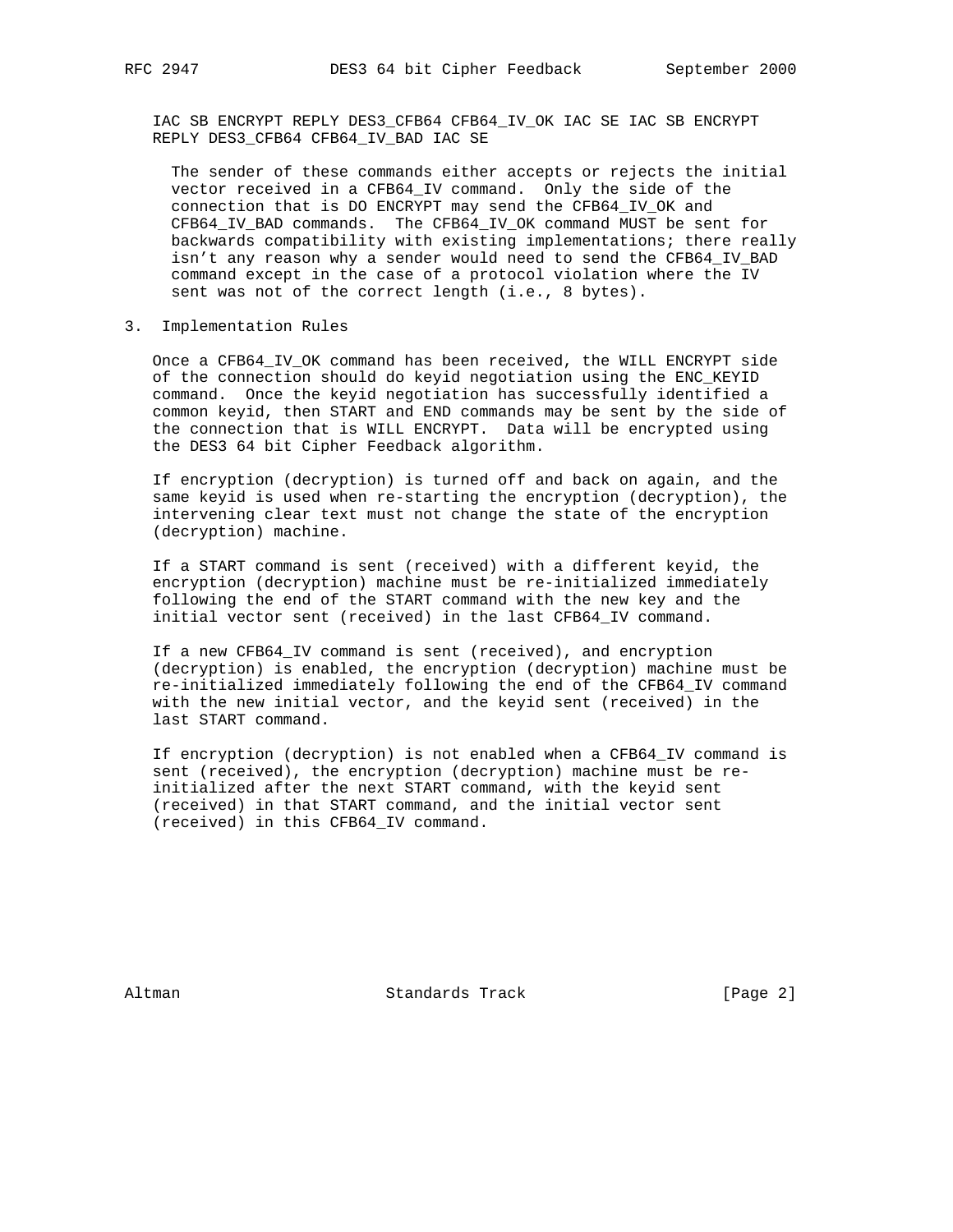# 4. Algorithm

DES3 64 bit Cipher Feedback



 Given: iV: Initial vector, 64 bits (8 bytes) long. Dn: the nth chunk of 64 bits (8 bytes) of data to encrypt (decrypt). On: the nth chunk of 64 bits (8 bytes) of encrypted (decrypted) output. V0 = DES-e(DES-d(DES-e(iV, key1),key2),key3) On = Dn ^ Vn

 $V(n+1) = DES-e(DES-d(DES-e(On, key1),key2),key3)$ 

5. Integration with the AUTHENTICATION telnet option

 As noted in the telnet ENCRYPTION option specifications, a keyid value of zero indicates the default encryption key, as might be derived from the telnet AUTHENTICATION option. If the default encryption key negotiated as a result of the telnet AUTHENTICATION option contains less than 16 bytes, then the DES3\_CFB64 option must not be offered or used as a valid telnet encryption option.

 The following rules are to be followed for creating three DES encryption keys based upon the available encrypt key data:

keys\_to\_use = bytes of key data / DES block size (8 bytes)

 where the keys are labeled "key1" through "key6" with "key1" being the first 8 bytes; "key2" the second 8 bytes; ... and "key6" being sixth 8 bytes (if available).

Altman **Standards Track** [Page 3]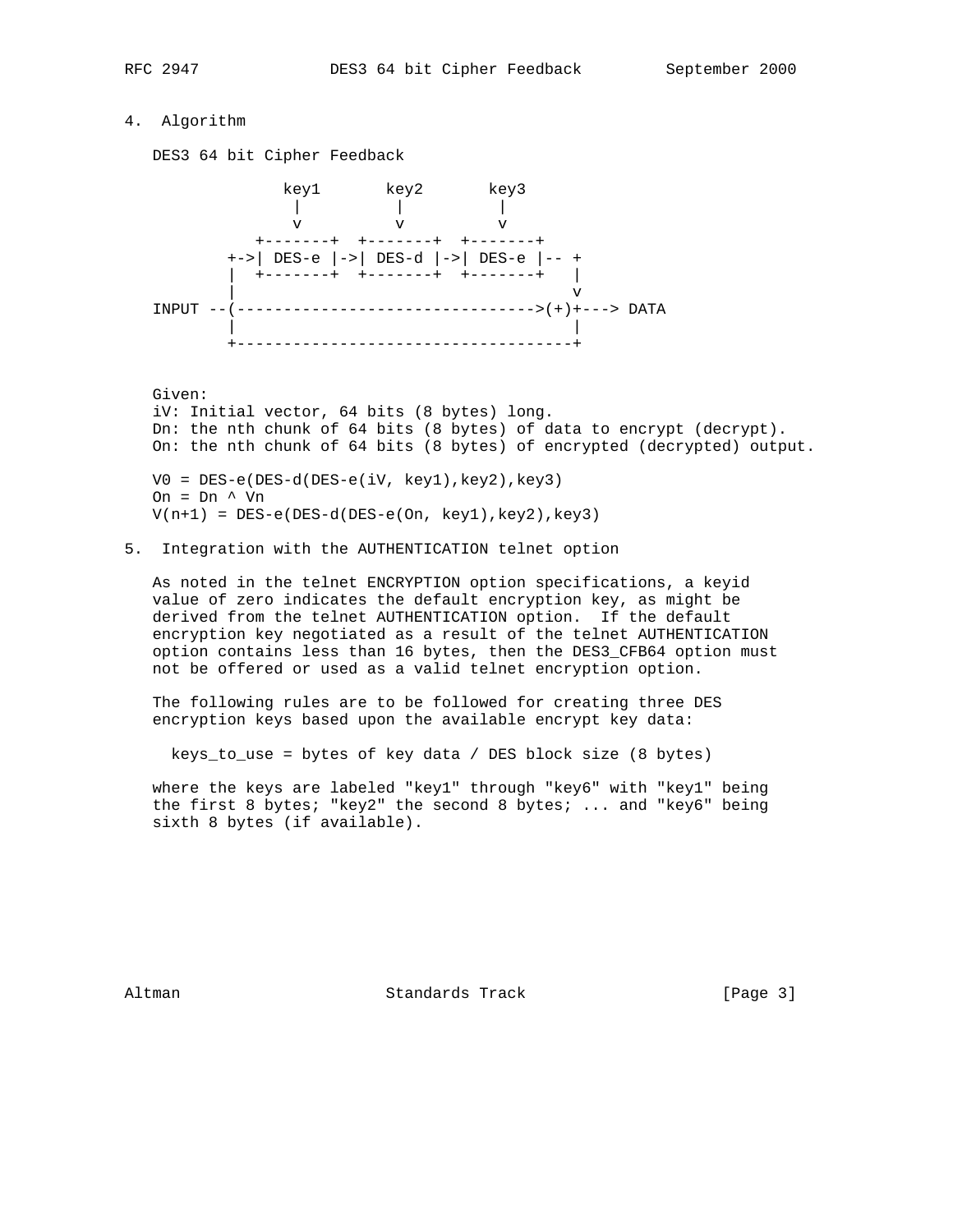When two keys are available:

- . data sent from the server is encrypted with key1, decrypted with key2, and encrypted with key1;
- . data sent from the client is encrypted with key2, decrypted with key1, and encrypted with key2

When three keys are available:

- . data sent from the server is encrypted with key1, decrypted with key2, and encrypted with key3;
- . data sent from the client is encrypted with key2, decrypted with key3, and encrypted with key1

When four keys are available:

- . data sent from the server is encrypted with key1, decrypted with key2, and encrypted with key3;
- . data sent from the client is encrypted with key2, decrypted with key4, and encrypted with key1

When five keys are available:

- . data sent from the server is encrypted with key1, decrypted with key2, and encrypted with key3;
- . data sent from the client is encrypted with key2, decrypted with key4, and encrypted with key5

When six keys are available:

- . data sent from the server is encrypted with key1, decrypted with key2, and encrypted with key3;
- . data sent from the client is encrypted with key4, decrypted with key5, and encrypted with key6

 In all cases, the keys used by DES3\_CFB64 must have their parity corrected after they are determined using the above algorithm.

 Note that the above algorithm assumes that it is safe to use a non-DES key (or part of a non-DES key) as a DES key. This is not necessarily true of all cipher systems, but we specify this behaviour as the default since it is true for most authentication systems in popular use today, and for compatibility with existing

Altman **Standards Track** 1996 [Page 4]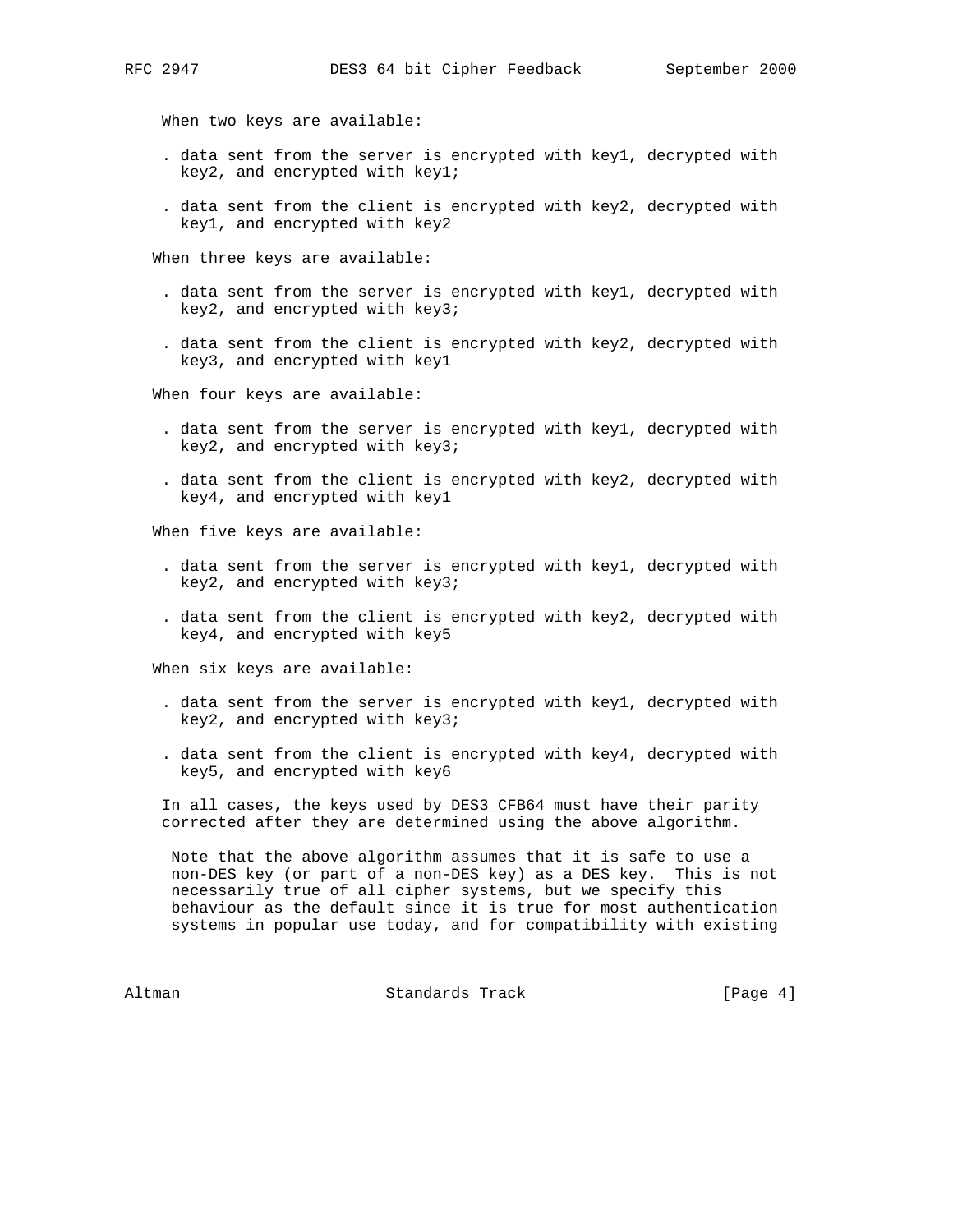implementations. New telnet AUTHENTICATION mechanisms may specify alternative methods for determining the keys to be used for this cipher suite in their specification, if the session key negotiated by that authentication mechanism is not a DES key and and where this algorithm may not be safely used.

## 6. Security Considerations

 Encryption using Cipher Feedback does not ensure data integrity; the active attacker has a limited ability to modify text, if he can predict the clear-text that was being transmitted. The limitations faced by the attacker (that only 8 bytes can be modified at a time, and the following 8-byte block of data will be corrupted, thus making detection likely) are significant, but it is possible that an active attacker still might be able to exploit this weakness.

 The tradeoff here is that adding a message authentication code (MAC) will significantly increase the number of bytes needed to send a single character in the telnet protocol, which will impact performance on slow (i.e. dialup) links.

#### 7. Acknowledgments

 This document was based on the "Telnet Encryption: DES 64 bit Cipher Feedback" document originally written by Dave Borman of Cray Research with the assistance of the IETF Telnet Working Group.

Author's Address

 Jeffrey Altman, Editor Columbia University 612 West 115th Street Room 716 New York NY 10025 USA

 Phone: +1 (212) 854-1344 EMail: jaltman@columbia.edu

Altman **Standards Track** [Page 5]